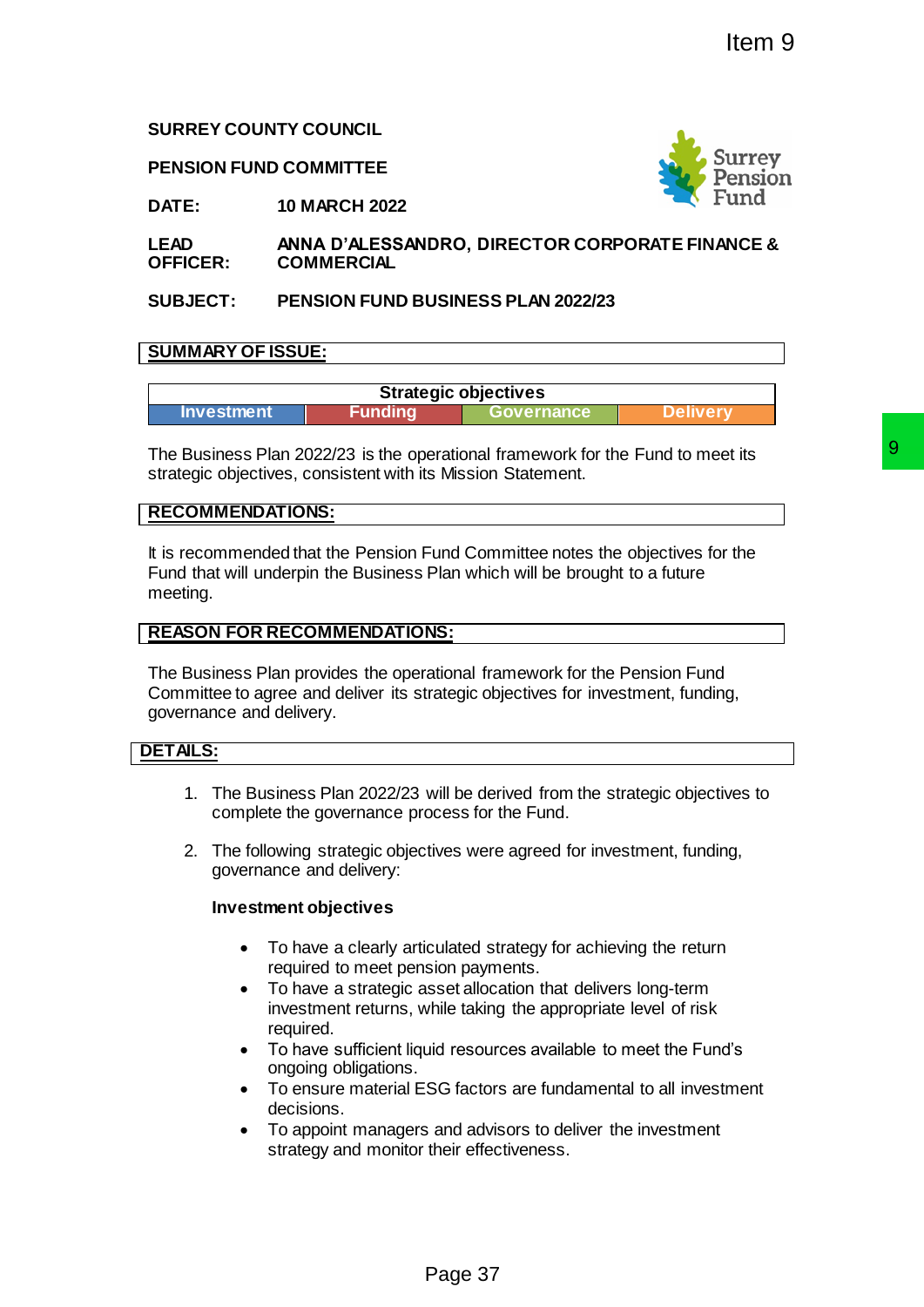## **Funding objectives**

- To ensure the long-term solvency of the Fund, using a prudent long term view. This will ensure that sufficient funds are available to meet all members'/dependants' benefits as they fall due for payment.
- To ensure that employer contribution rates are affordable and stable.
- To reflect the different characteristics of scheme employers in determining contribution rates.
- To ensure administration costs attributable to scheme employers are charged proportionately to how they are accrued.
- To take reasonable measures to reduce the risk to all employers of any employer defaulting on its pension obligations.

#### **Governance objectives**

- To deliver all LGPS administering authority functions to a high level of quality while recognising the need to deliver value for money.
- To ensure that policies support the strategic aims and objectives of the Fund.
- To ensure the effectiveness of the Pension Fund Committee, Local Pension Board and officers to which delegated function has been passed, including areas such as decision making processes, knowledge and competencies 9<br>
To deliver all LGPS administer<br>
of quality while recognising the<br>
To ensure that policies suppor<br>
To ensure the flectiveness of<br>
Pension Board and officers to<br>
passed, including areas such<br>
several and ordinates to<br>
kno
	- To ensure that decision making authority and areas of responsibility are clearly defined and reflected in the Council's Scheme of delegation, terms of reference and procedures.
	- To recognise that communication is a two-way process and to communicate in a straightforward, effective and friendly way with all our stakeholders. We will listen and take on board all feedback.
	- To ensure the Pension Fund Committee and officers procure professional advice and appropriate information and interpret, scrutinise and challenge that advice in their supervision and monitoring of the Scheme in all areas.
	- To enable the management of risks and internal controls to underpin the activities of the Fund
	- To comply with relevant legislation, The Pensions Regulator's requirements and acknowledged best practice.
	- To periodically seek external assurance as to the effectiveness of the governance framework. To report on this effectiveness.
	- To act with integrity and transparency in a way that upholds public confidence in the management of Fund.

### **Delivery objectives**

- To ensure the correct benefits are paid to, and the correct income collected from, the correct people at the right time.
- To set out the administration standards expected of the Fund and scheme employers and the methods by which performance will be monitored and reported. To support employers in achieving those standards.
- To promote good working relationships and maximise efficiency between the SPF and scheme employers.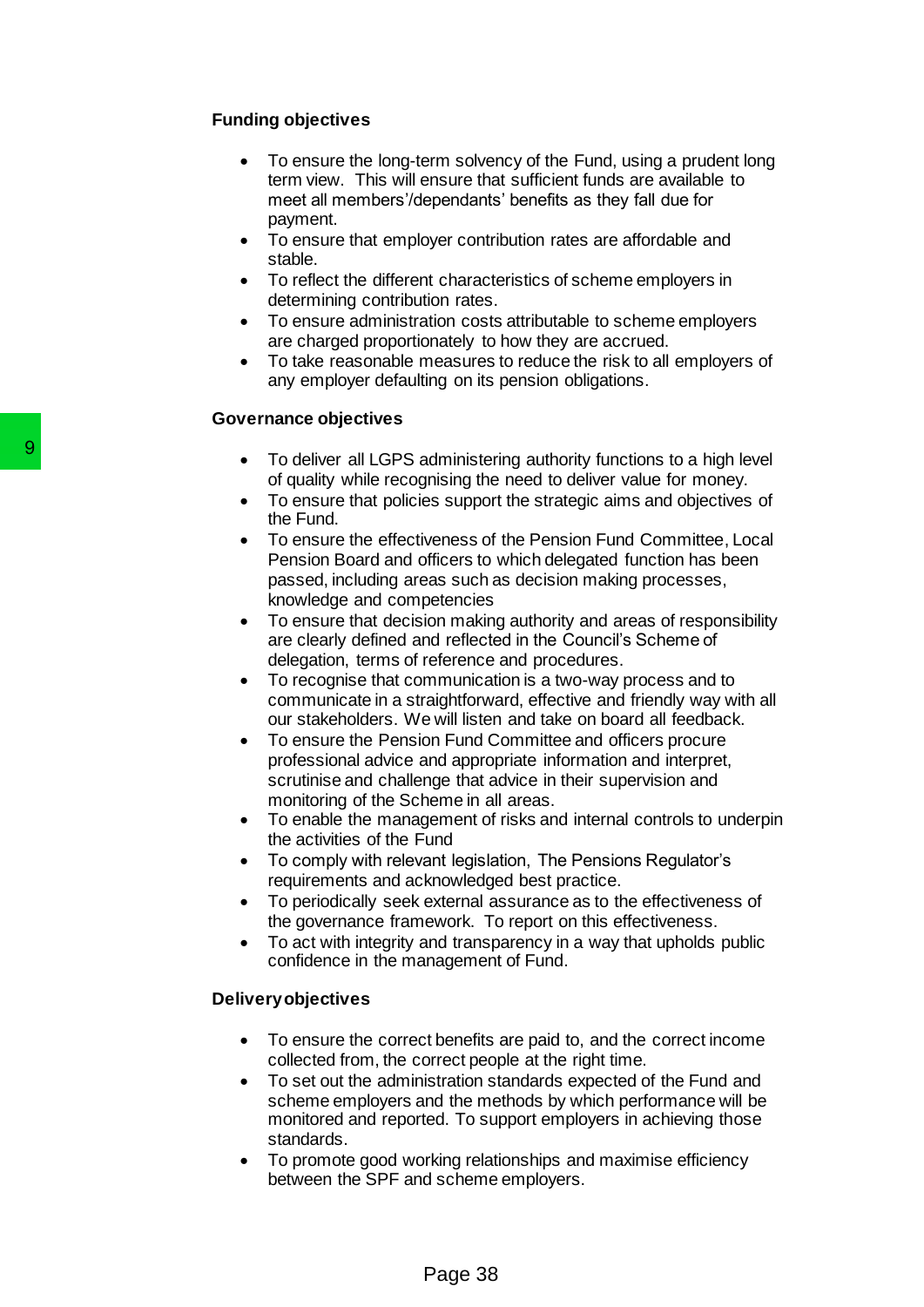- To ensure scheme employers are aware of and understand their roles and responsibilities under the LGPS regulations.
- To ensure that the Fund maintains accurate pension records and that all data is stored, handled, reviewed and disposed of securely and in accordance with its legal obligations.
- To ensure that the administration costs attributable to scheme employers are charged proportionately to how they are accrued.
- To ensure that Scheme members, employers and others who have dealings with the Fund receive a strong customer focused service.
- To ensure members are communicated effectively so that they understand and appreciate the value of their benefits
- 3. The Business Plan for 2022/23 will be summarised and brought to a future meeting. The plan will show the investment, funding, governance and delivery tasks scheduled to be carried out during 2022/23 indicating at a high level the dates of activities and the responsible officer. The intention is that this will be updated regularly as a 'live' document to encourage collaboration across the new team.

# **CONSULTATION:**

4. The Chairman of the Pension Fund Committee has been consulted on this report.

## **RISK MANAGEMENT AND IMPLICATIONS:**

5. A risk related issue is the possibility of not achieving part or all of the business plan. Given the outturn report that is compiled at year end and the measurement of progress against approved objectives, officers are very aware of the need to monitor performance against business plan objectives on a regular basis. Trians and the discrement of encourage<br>
The reader of team.<br>
Trians a live document to encourage<br>
Trians:<br>
Trians and the strained and the strained and the strained and the strained and the preformance against business pla

## **FINANCIAL AND VALUE FOR MONEY IMPLICATIONS**

6. The costs of the proposed actions will be funded from the administrative expenses of the pension fund.

## **DIRECTOR OF CORPORATE FINANCE & COMMERCIAL COMMENTARY**

7. The Director of Corporate Finance & Commercial is satisfied that the proposed Business Plan will focus on the key activities that will provide the Pension Fund Committee and officers with a useful framework to monitor the progress of the Fund in meeting its strategic objectives.

## **LEGAL IMPLICATIONS – MONITORING OFFICER**

8. There are no legal implications or legislative requirements associated with this report.

## **EQUALITIES AND DIVERSITY**

9. The creation of a business plan will not require an equality analysis, as the initiative is not a major policy, project or function being created or changed.